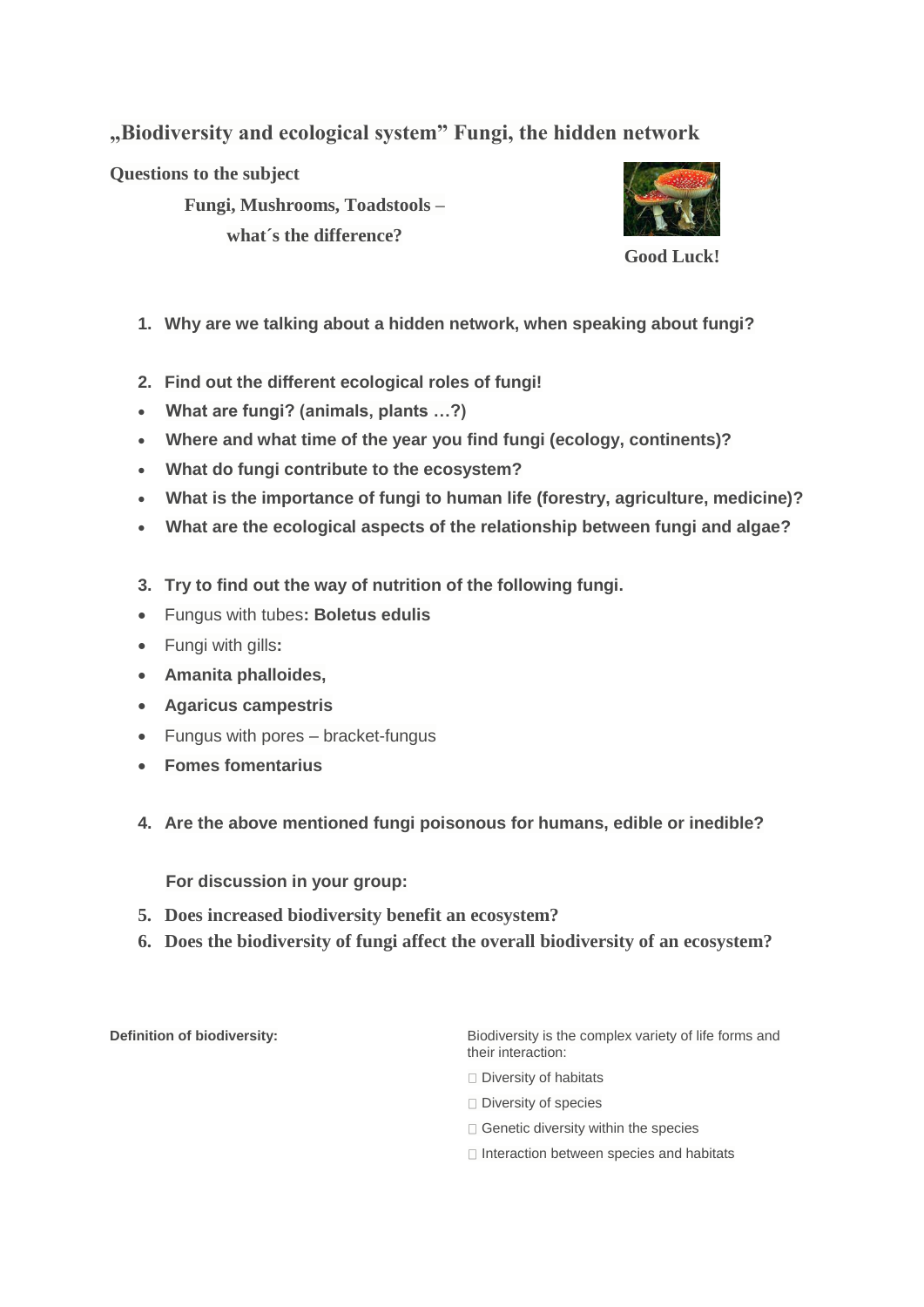## **Some Informations:**

## **Fungus: From Wikipedia, the free encyclopedia** *(shortened and without pictures):*

Although fungi are among the most important organisms in the world, only limited and incomplete information is currently available for most species and current estimates of species numbers for fungi differ significantly.

A fungus (plural: fungi) is any member of the group of eukaryotic organisms that includes microorganisms such as yeasts and molds, as well as the more familiar mushrooms. These organisms are classified as a kingdom, **Fungi**. (Other kingdoms are **plants** and **animals)**.

## **Ecology and importance**

Although often inconspicuous, fungi occur in every environment on Earth and play very important roles in most ecosystems. Along with bacteria, fungi are the major decomposers in most terrestrial (and some aquatic) ecosystems, and therefore play a critical role in biogeochemical cycles and in many food webs. As decomposers, they play an essential role in nutrient cycling, especially as saprotrophs and symbionts, degrading organic matter to inorganic molecules, which can then re-enter anabolic metabolic pathways in plants or other organisms.

## **Symbiosis**

Many fungi have important symbiotic relationships with organisms from most if not all Kingdoms. These interactions can be mutualistic or antagonistic in nature, or in the case of commensal fungi are of no apparent benefit or detriment to the host.

### **Symbiosis with plants**

The mycorrhizal symbiosis is ancient, dating to at least 400 million years ago

Mycorrhizal symbiosis between plants and fungi is one of the most well-known plant–fungus associations and is of significant importance for plant growth and persistence in many ecosystems; over 90% of all plant species engage in mycorrhizal relationships with fungi and are dependent upon this relationship for survival.

The plant, the photobiont, provides sugars and other carbohydrates via photosynthesis to the fungus, while the fungus provides minerals and water to the tree for instance.

# **Such communities are called "mycorrhizal networks".**

### **Lichens, a special relationship:**

**Lichens** are a symbiotic relationship between fungi and photosynthetic algae or cyanobacteria. The fungal part of the relationship is composed mostly of various species of ascomycetes and a few basidiomycetes.

Lichens occur in every ecosystem on all continents, play a key role in soil formation and the initiation of biological succession, and are prominent in some extreme environments, including polar, alpine, and semiarid desert regions. They are able to grow on inhospitable surfaces, including bare soil, rocks, tree bark, wood, shells and leaves.

The functions of both symbiotic organisms are so closely intertwined that they function almost as a single organism; in most cases the resulting organism differs greatly from the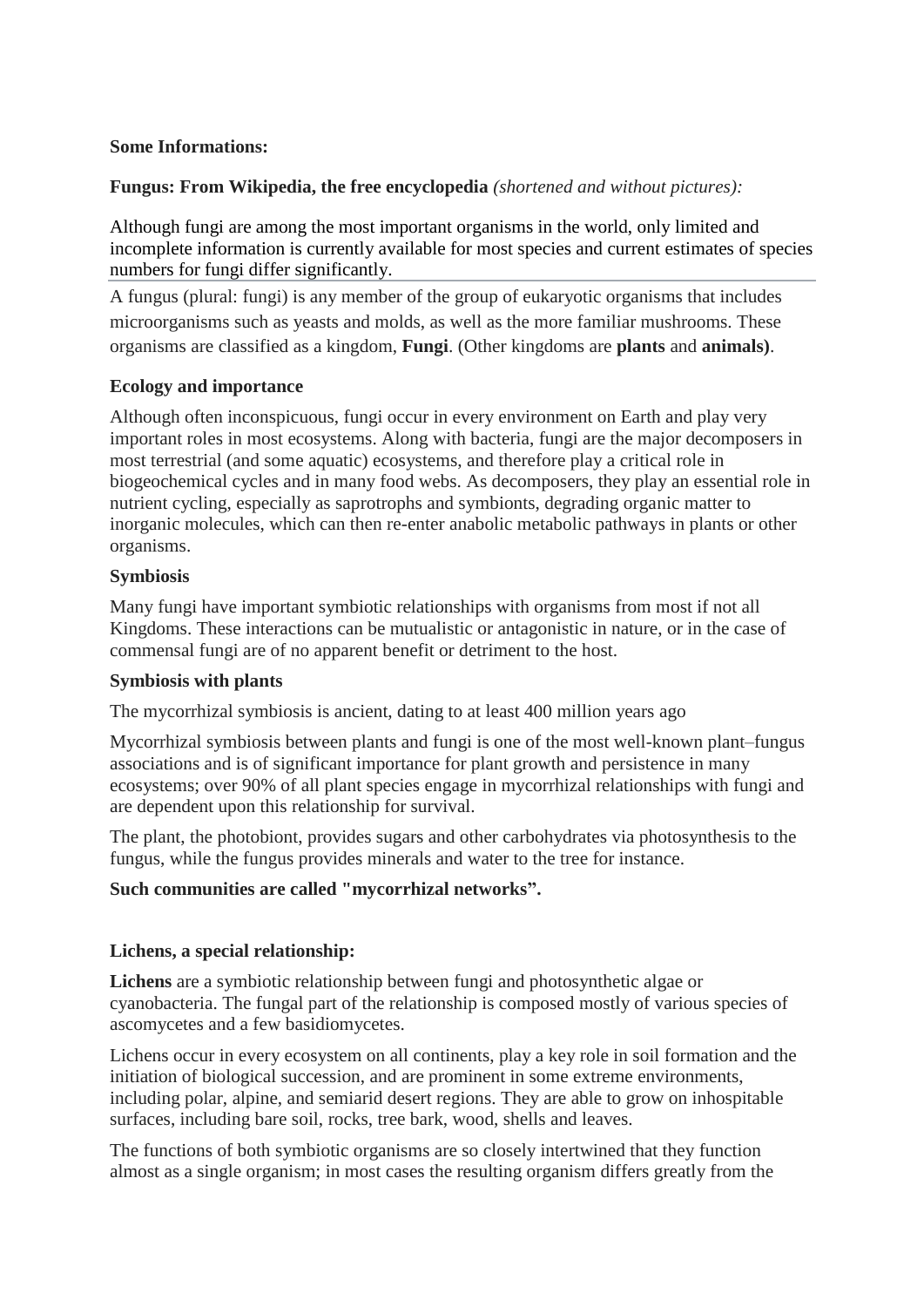individual components. Lichenization is a common mode of nutrition for fungi; around 20% of fungi—between 17,500 and 20,000 described species—are lichenized.

Characteristics common to most lichens include obtaining organic carbon by photosynthesis, slow growth, small size, long life, long-lasting (seasonal) vegetative reproductive structures, mineral nutrition obtained largely from airborne sources, and greater tolerance of desiccation than most other photosynthetic organisms in the same habitat.

## **The kingdom of fungi – differences to the kingdom of plants and animals:**

A characteristic that places fungi in a different kingdom from plants, bacteria, and some protists is chitin in their cell walls. Similar to animals, fungi are heterotrophs; they acquire their food by absorbing dissolved molecules, typically by secreting digestive enzymes into their environment. Fungi do not photosynthesise. Growth is their means of mobility, except for spores (a few of which are flagellated), which may travel through the air or water. Fungi are the principal decomposers in ecological systems. These and other differences place fungi in a single group of related organisms, named the Eumycota (true fungior Eumycetes), which share a common ancestor (form a monophyletic group), an interpretation that is also strongly supported by molecular phylogenetics.

This fungal group is distinct from the structurally similar myxomycetes (slime molds) and oomycetes (water molds). The discipline of biology devoted to the study of fungi is known as mycology (from the Greek μύκης mykes, mushroom). In the past, mycology was regarded as a branch of botany, although it is now known fungi are genetically more closely related to animals than to plants.

### **Importance:**

Abundant worldwide, most fungi are inconspicuous because of the small size of their structures, and their cryptic lifestyles in soil or on dead matter. Fungi include symbionts of plants, animals, or other fungi and also parasites. They may become noticeable when fruiting, either as mushrooms or as molds. Fungi perform an essential role in the decomposition of organic matter and have fundamental roles in nutrient cycling and exchange in the environment. They have long been used as a direct source of human and animalfood, in the form of mushrooms and truffles; as a leavening agent for bread; and in the fermentation of various food products, such as wine, beer, and soy sauce. Since the 1940s, fungi have been used for the production of antibiotics, and, more recently, various enzymes produced by fungi are used industrially and in detergents. Fungi are also used as biological pesticides to control weeds, plant diseases and insect pests. Many species produce bioactive compounds called mycotoxins, such as alkaloids and polyketides, that are toxic to animals including humans. The fruiting structures of a few species contain psychotropic compounds and are consumed recreationally or in traditional spiritual ceremonies. Fungi can break down manufactured materials and buildings, and become significant pathogens of humans and other animals. Losses of crops due to fungal diseases (e.g., rice blast disease) or food spoilage can have a large impact on human food supplies and local economies.

The fungus kingdom encompasses an enormous diversity of taxa with varied ecologies, life cycle strategies, and morphologies ranging from unicellular aquatic chytrids to large mushrooms. However, little is known of the true biodiversity of Kingdom Fungi, which has been estimated at 2.2 million to 3.8 million species. Of these, only about 120,000 have been described, with over 8,000 species known to be detrimental to plants and at least 300 that can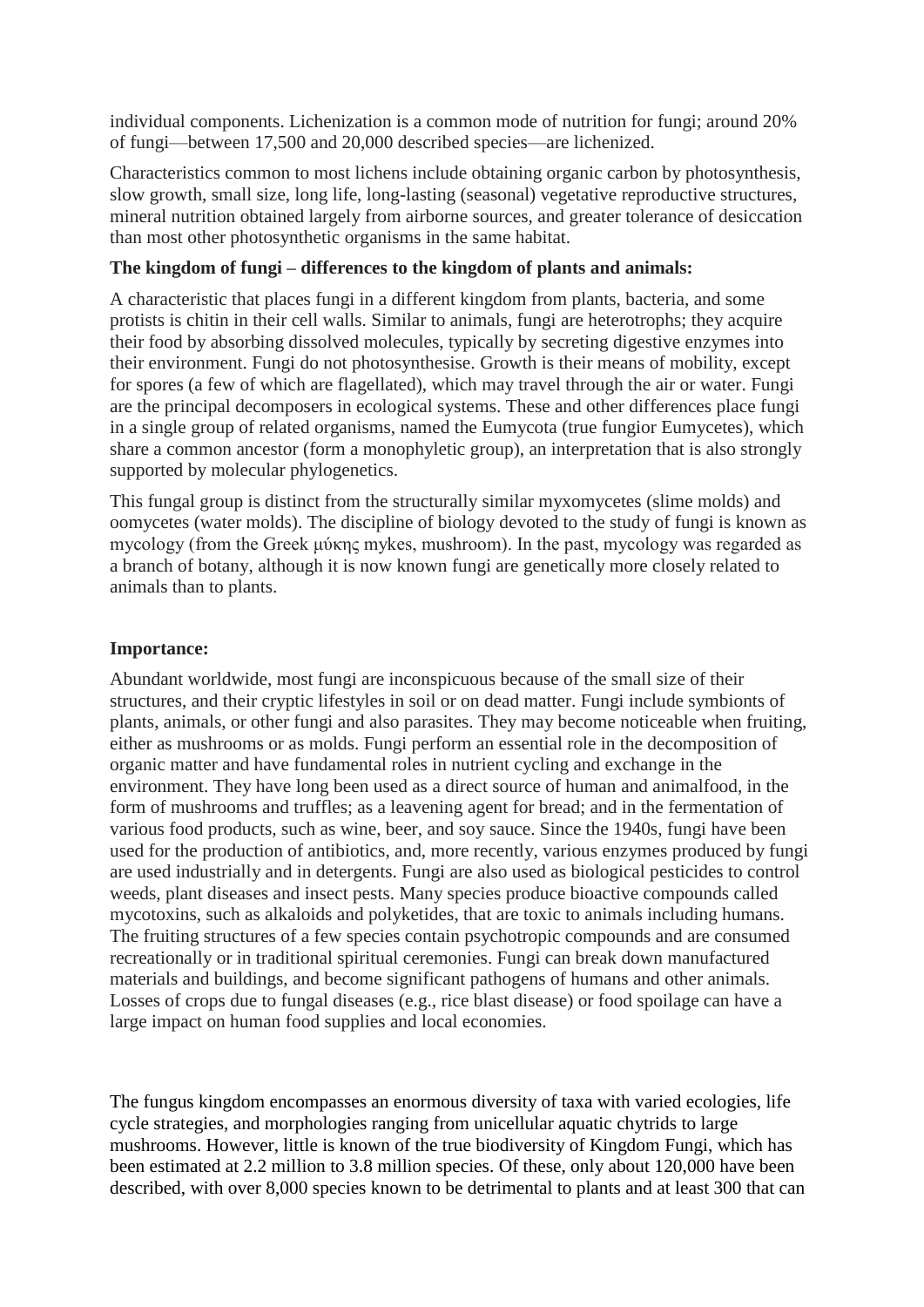be pathogenic to humans. Ever since the pioneering 18th and 19th century taxonomical works of Carl Linnaeus, Christian Hendrik Persoon, and Elias Magnus Fries, fungi have been classified according to their morphology (e.g., characteristics such as spore color or microscopic features) or physiology. Advances in molecular genetics have opened the way for DNA analysis to be incorporated into taxonomy, which has sometimes challenged the historical groupings based on morphology and other traits. Phylogenetic studies published in the last decade have helped reshape the classification within Kingdom Fungi, which is divided into one subkingdom, seven phyla, and ten subphyla.

# **Diversity**

Fungi have a worldwide distribution, and grow in a wide range of habitats, including extreme environments such as deserts or areas with high salt concentrations or ionizing radiation, as well as in deep sea sediments.

Some can survive the intense UV and cosmic radiation encountered during space travel. Most grow in terrestrial environments, though several species live partly or solely in aquatic habitats, such as the chytrid fungus Batrachochytrium dendrobatidis, a parasite that has been responsible for a worldwide decline in amphibian populations. This organism spends part of its life cycle as a motile zoospore, enabling it to propel itself through water and enter its amphibian host. Other examples of aquatic fungi include those living in hydrothermal areas of the ocean.

Around 120,000 species of fungi have been described by taxonomists, but the global biodiversity of the fungus kingdom is not fully understood. A 2017 estimate suggests there may be between 2.2 and 3.8 million species.[5] In mycology, species have historically been distinguished by a variety of methods and concepts. Classification based on morphological characteristics, such as the size and shape of spores or fruiting structures, has traditionally dominated fungal taxonomy.[40]Species may also be distinguished by their biochemical and physiological characteristics, such as their ability to metabolize certain biochemicals, or their reaction to chemical tests. The biological species concept discriminates species based on their ability to mate. The application of molecular tools, such as DNA sequencing and phylogenetic analysis, to study diversity has greatly enhanced the resolution and added robustness to estimates of genetic diversity within various taxonomic groups.

### **Use of fungi**

The use of fungi by humans dates back to prehistory; Ötzi the Iceman, a well-preserved mummy of a 5,300-year-old Neolithic man found frozen in the Austrian Alps, carried two species of polypore mushrooms that may have been used as tinder (Fomes fomentarius), or for medicinal purposes (Piptoporus betulinus). Ancient peoples have used fungi as food sources– often unknowingly–for millennia, in the preparation of leavened bread and fermented juices. Some of the oldest written records contain references to the destruction of crops that were probably caused by pathogenic fungi.

**Fungal mycelia** can become visible to the naked eye, for example, on various surfaces and substrates, such as damp walls and spoiled food, where they are commonly called molds. Mycelia grown on solid agar media in laboratory petri dishes are usually referred to as colonies. These colonies can exhibit growth shapes and colors (due to spores or pigmentation) that can be used as diagnostic features in the identification of species or groups. Some individual fungal colonies can reach extraordinary dimensions and ages as in the case of a clonal colony of Armillaria solidipes or A. mellea, which extend over an area of more than 900 ha (3.5 square miles), with an estimated age of nearly 9,000 years.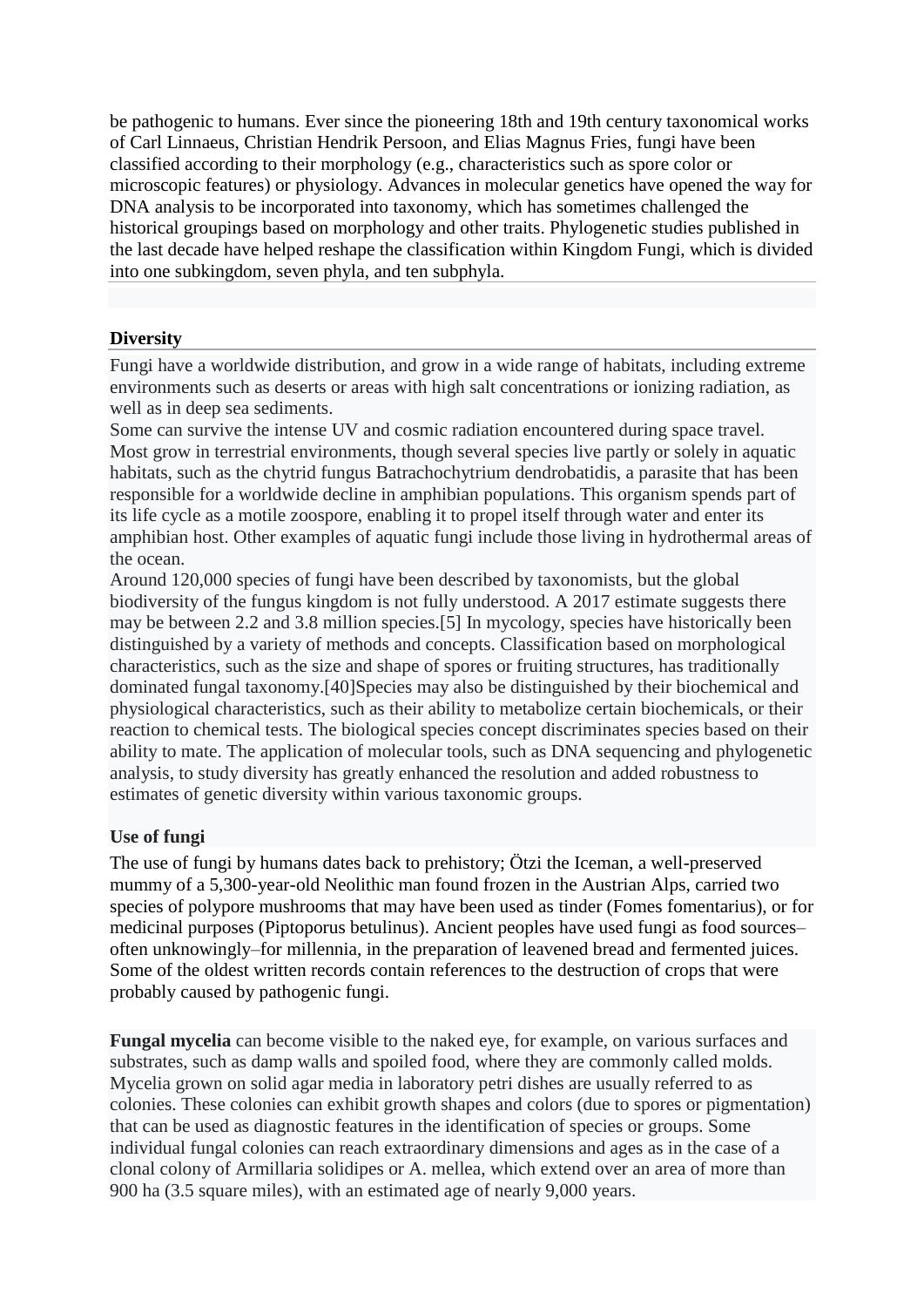The apothecium—a specialized structure important in sexual reproduction in the ascomycetes—is a cup-shaped fruit body that is often macroscopic and holds the hymenium, a layer of tissue containing the spore-bearing cells. The fruit bodies of the basidiomycetes (basidiocarps) and some ascomycetes can sometimes grow very large, and many are well known as mushrooms.

# **Human use**

The human use of fungi for food preparation or preservation and other purposes is extensive and has a long history. Mushroom farming and mushroom gathering are large industries in many countries. The study of the historical uses and sociological impact of fungi is known as ethnomycology. Because of the capacity of this group to produce an enormous range of natural products with antimicrobial or other biological activities, many species have long been used or are being developed for industrial production of antibiotics, vitamins, and anti-cancer and cholesterol-lowering drugs. More recently, methods have been developed for genetic engineering of fungi, enabling metabolic engineering of fungal species. For example, genetic modification of yeast species —which are easy to grow at fast rates in large fermentation vessels—has opened up ways of pharmaceutical production that are potentially more efficient than production by the original source organisms.

### **With insects**

Many insects also engage in mutualistic relationships with fungi. Several groups of ants cultivate fungi in the order Agaricales as their primary food source, while ambrosia beetles cultivate various species of fungi in the bark of trees that they infest.[162] Likewise, females of several wood wasp species (genus Sirex) inject their eggs together with spores of the woodrotting fungus Amylostereum areolatum into the sapwood of pine trees; the growth of the fungus provides ideal nutritional conditions for the development of the wasp larvae.[163] At least one species of stingless bee has a relationship with a fungus in the genus Monascus, where the larvae consume and depend on fungus transferred from old to new nests.[164] Termites on the African savannah are also known to cultivate fungi,[144] and yeasts of the genera Candida and Lachancea inhabit the gut of a wide range of insects, including neuropterans, beetles, and cockroaches; it is not known whether these fungi benefit their hosts.[165] Fungi ingrowing dead wood are essential for xylophagous insects (e.g. woodboring beetles).[166][non-primary source needed] They deliver nutrients needed by xylophages to nutritionally scarce dead wood.[167][non-primary source needed] Thanks to this nutritional enrichment the larvae of woodboring insect is able to grow and develop to adulthood.[166] The larvae of many families of fungicolous flies, particularly those within the superfamily Sciaroidea such as the Mycetophilidae and some Keroplatidae feed on fungal fruiting bodies and sterile mycorrhizae.[168]

# **As pathogens and parasites**

Many fungi are parasites on plants, animals (including humans), and other fungi. Serious pathogens of many cultivated plants causing extensive damage and losses to agriculture and forestry.

Some fungi are carnivorous, they are predators of nematodes, which they capture using an array of specialized structures such as constricting rings or adhesive nets (Paecilomyces lilacinus).

Fungal spores can cause allergies.